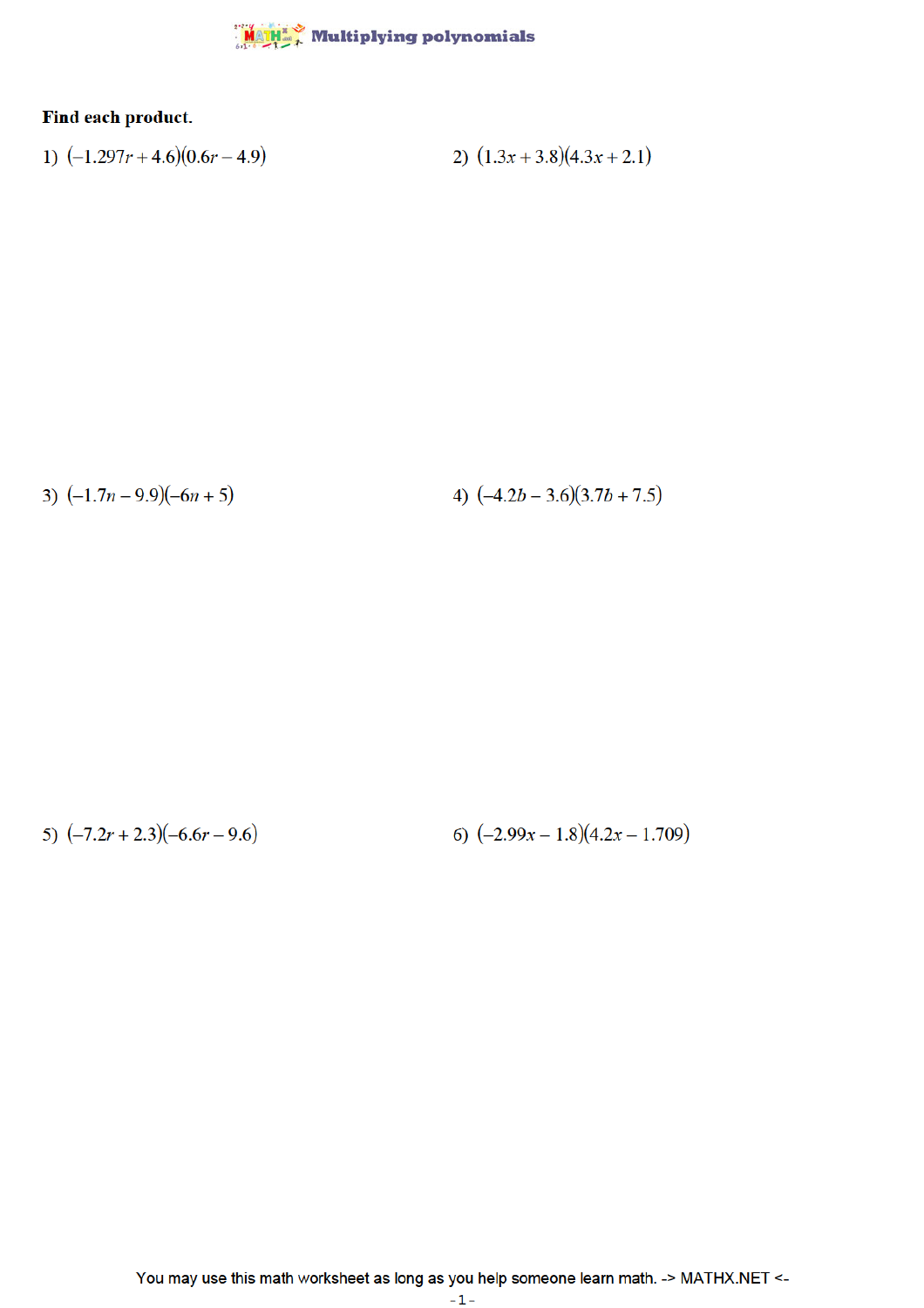7) (4.5*a* + 0.8)(2.5*a* − 1.8) 8) (6.7*m* − 8.4)(1.04*m* + 6.9)

9) (7.5*n* − 5.1)(−7.2*n* + 4.11) 10) (2*v* + 7.1)(−7.8*v* + 1.2)

11)  $(-x-6.6)(1.4x+3.7)$  12)  $(-3.5x-0.8)(-9x+6.6)$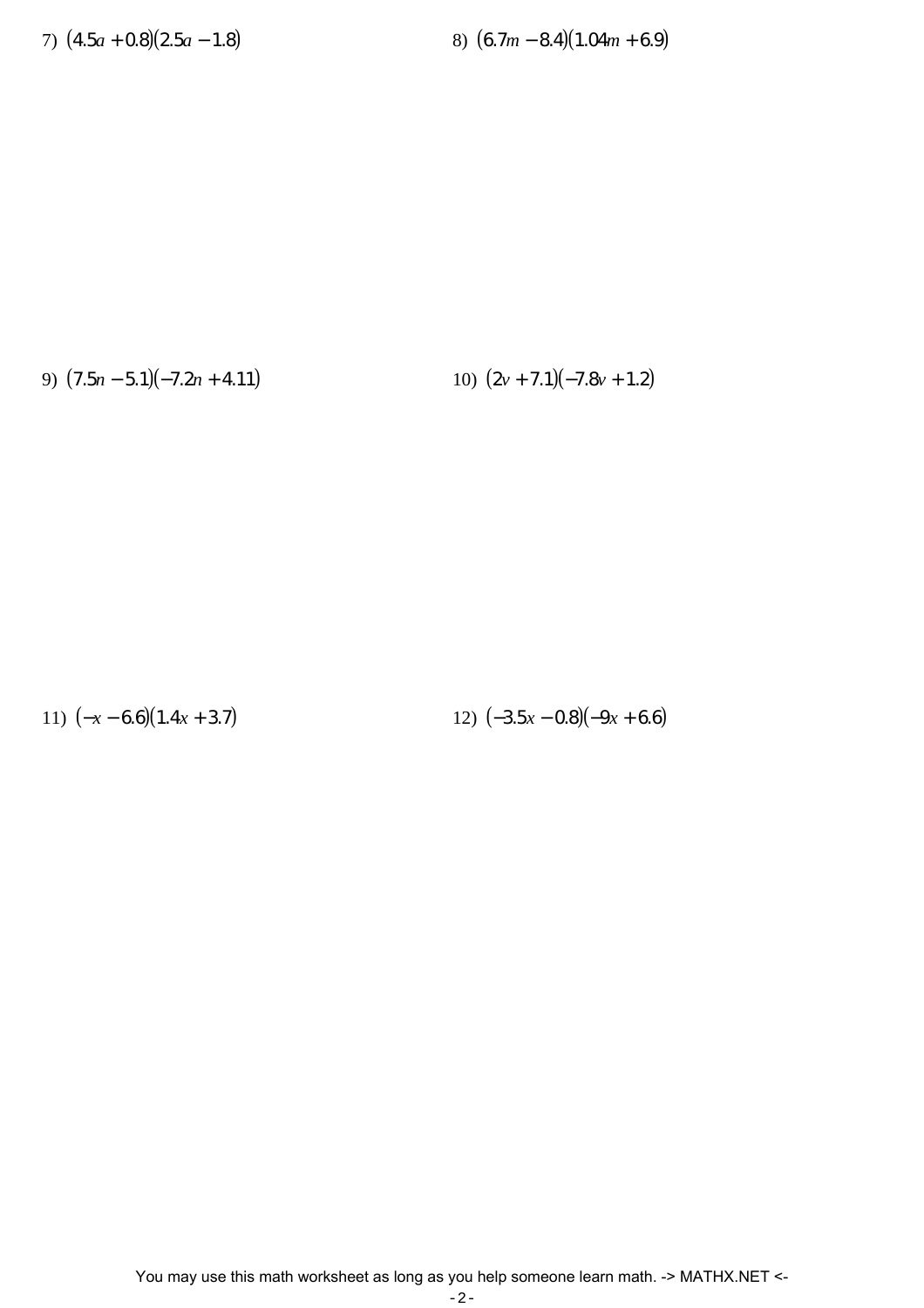13)  $(-6.4n + 5.6)(0.8n + 9.1)$  14)  $(8.2p - 2.3)(0.2p + 1.48)$ 

15)  $(5.7x + 4.1)(9.9x - 2.6)$  16)  $(-0.3m - 3.3)(9.3m + 2.8)$ 

17) (−2.7*r* + 2.6)(−*r* + 5.2) 18) (2.7*n* − 9.7)(−4.955*n* + 0.4)

You may use this math worksheet as long as you help someone learn math. -> MATHX.NET <-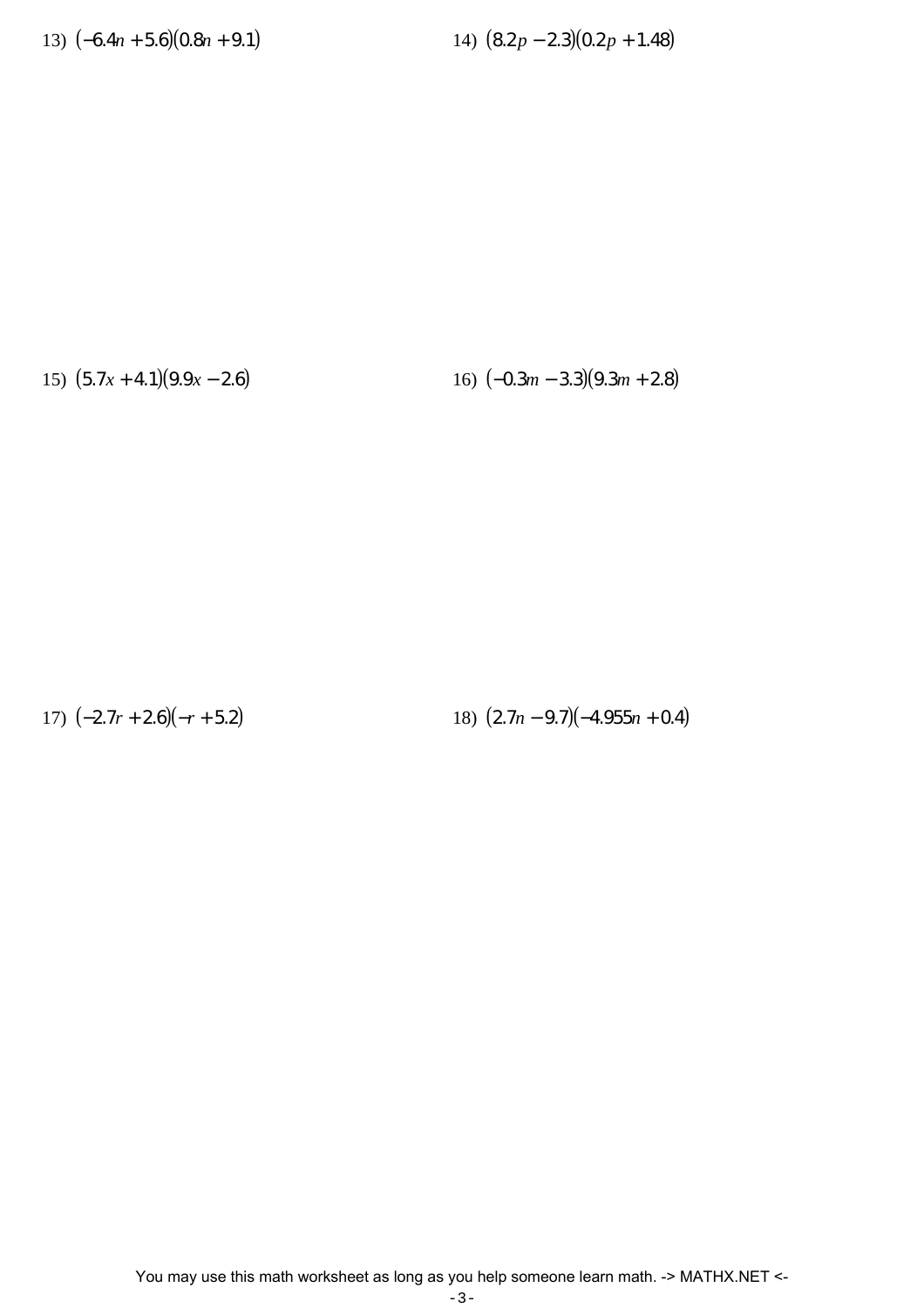19) (−8.9*k* − 8.1)(−9.6*k* − 8.1) 20) (−5.7*x* + 8.9)(0.17*x* + 5.2)

21) (8.9*b* + 1)(7.6*b* − 6.5) 22) (−8.2*n* − 4.8)(−1.6*n* − 9.4)

23)  $(3.4x - 6.4)(7x - 1.1)$  24)  $(6.4v + 7.4)(-2.8v - 4)$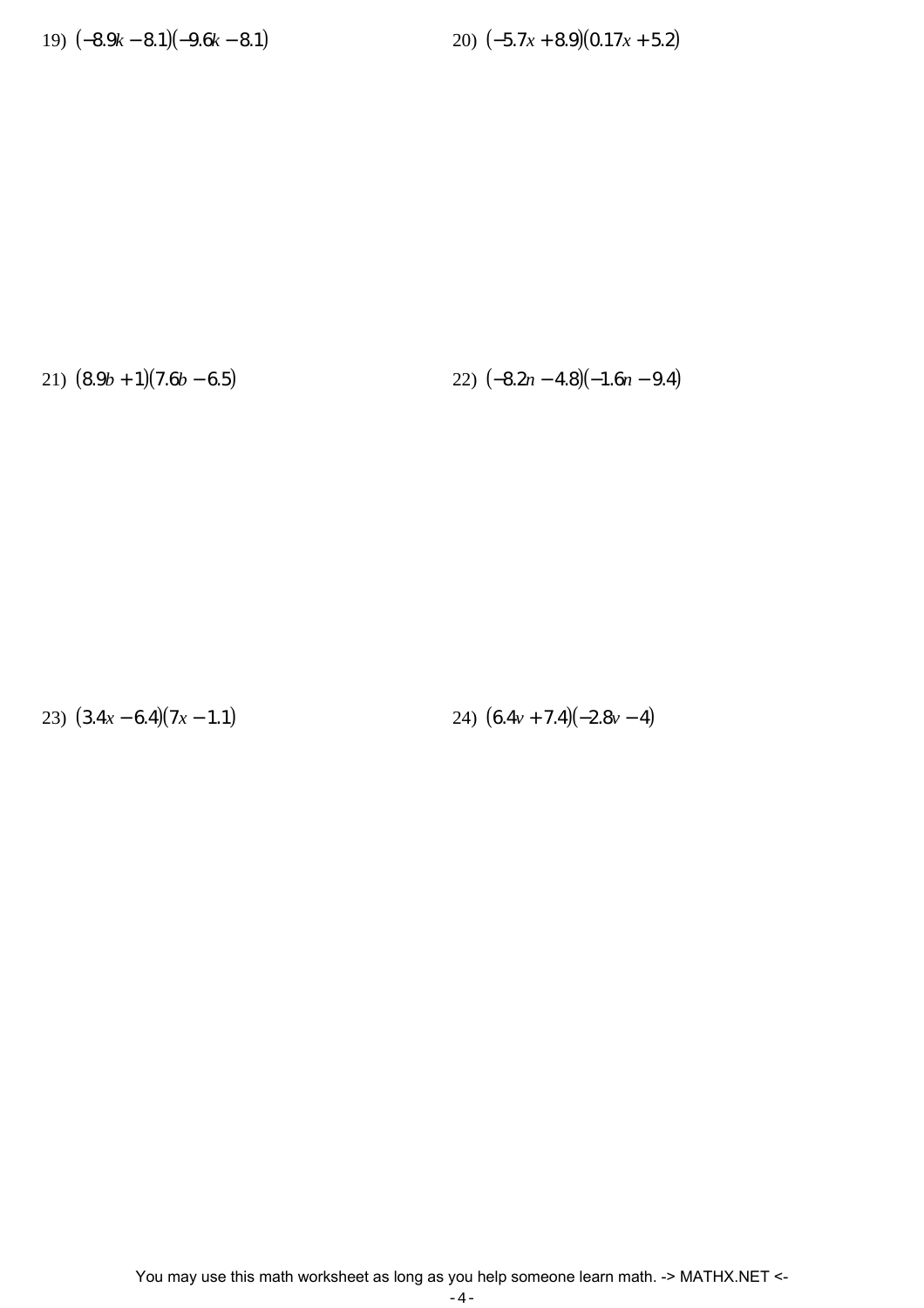27) (*n* − 0.5)(−3.4*n* − 2.796) 28) (0.52*x* − 7.5)(−2.8*x* + 0.4)

29)  $(-7.5p - 2)(5.8p + 9.8)$  30)  $(7.1n - 9.4)(2.525n + 8.7)$ 

You may use this math worksheet as long as you help someone learn math. -> MATHX.NET <-